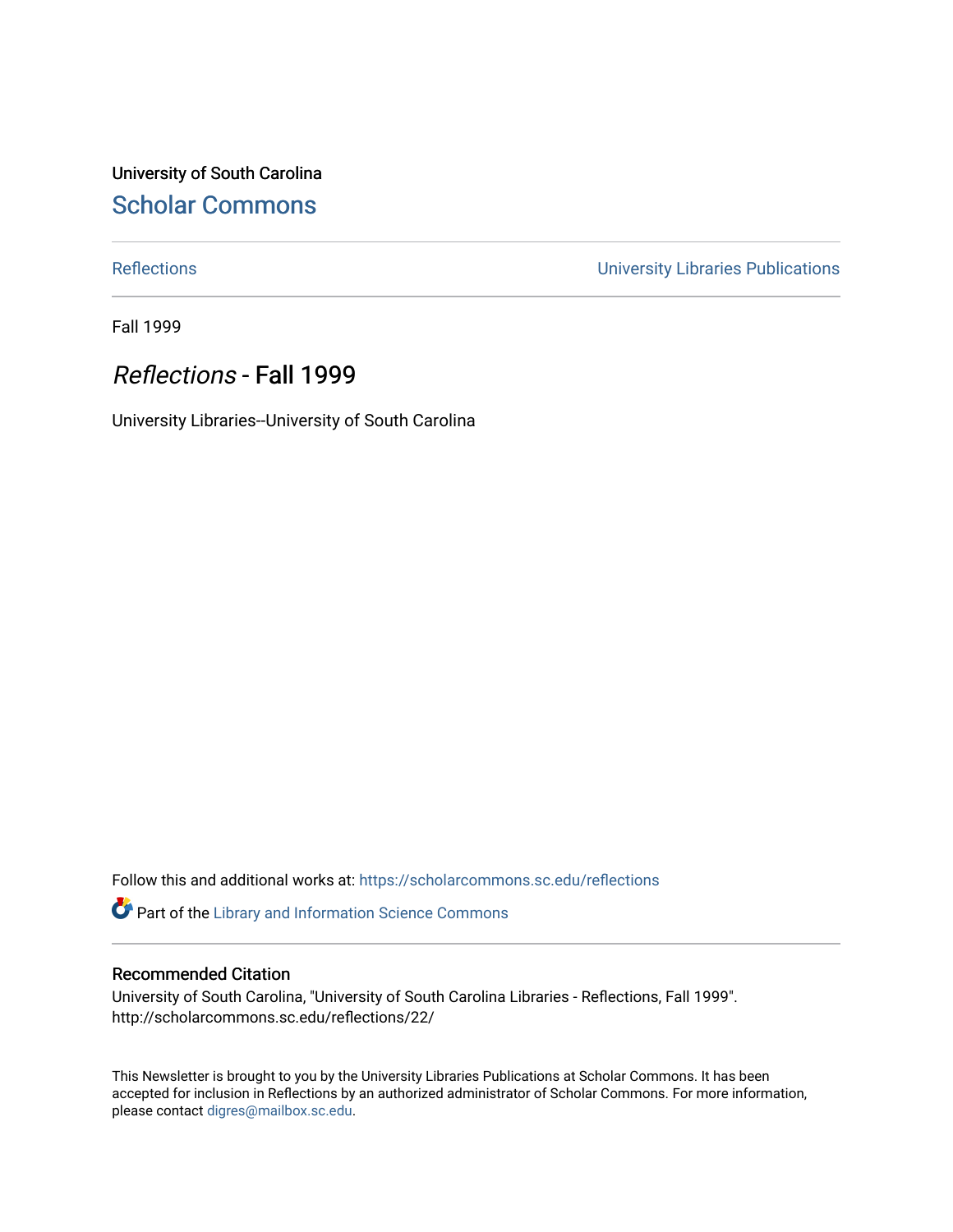DIVISION OF

LIBRARIES AND

INFORMATION

**SYSTEMS** 

# REFLECTIONS REFLECTIONS

**University of South Carolina, Columbia, S.C. Fall 1999**

# **University Libraries and University 101 Form Partnership**

The University Libraries and University 101 have strengthened their long-standing cooperative efforts this fall. With the addition of a new state-of-the art multimedia classroom on level 1 of Thomas Cooper Library and the renovation of the classroom which already existed on level 3, library personnel are ready to take responsibility for helping all University 101 students complete the technology requirements of the course.



*USC's Library Annex and Conservation Facility opened for business in August. Hundreds of books and other materials from the University's libraries have been transferred to the annex each week since then. For a detailed description of the activities necessary to make these transfers possible please see pages 6 and 7.*

The two technology modules required of all University 101 students which are being taught in Thomas Cooper Library

> are Computing Resources/E-mail and Information Seeking. The modules are taught by librarians and by specially trained graduate students.

The first module covers acquiring and using an e-mail address. The lesson also teaches students how to access computing resources and find assistance on campus. The University 101 students choose to attend the classes which meet their schedules and they receive a certificate verifying that they have successfully completed the module.

The module on information seeking covers the use of electronic research resources available in the library and across campus. In addition, the lesson also addresses ways to use the Internet as a research tool. Optional follow-up assignments and exercises are also provided. Students attend these sessions with their University 101 class and instructor at assigned times.

For further information, contact Chris Hare at 803-777-2903 or chrish@sc.edu

*Chris Hare, librarian instructor for the multimedia classrooms, works with computer science student, Youdi Shao.* 



1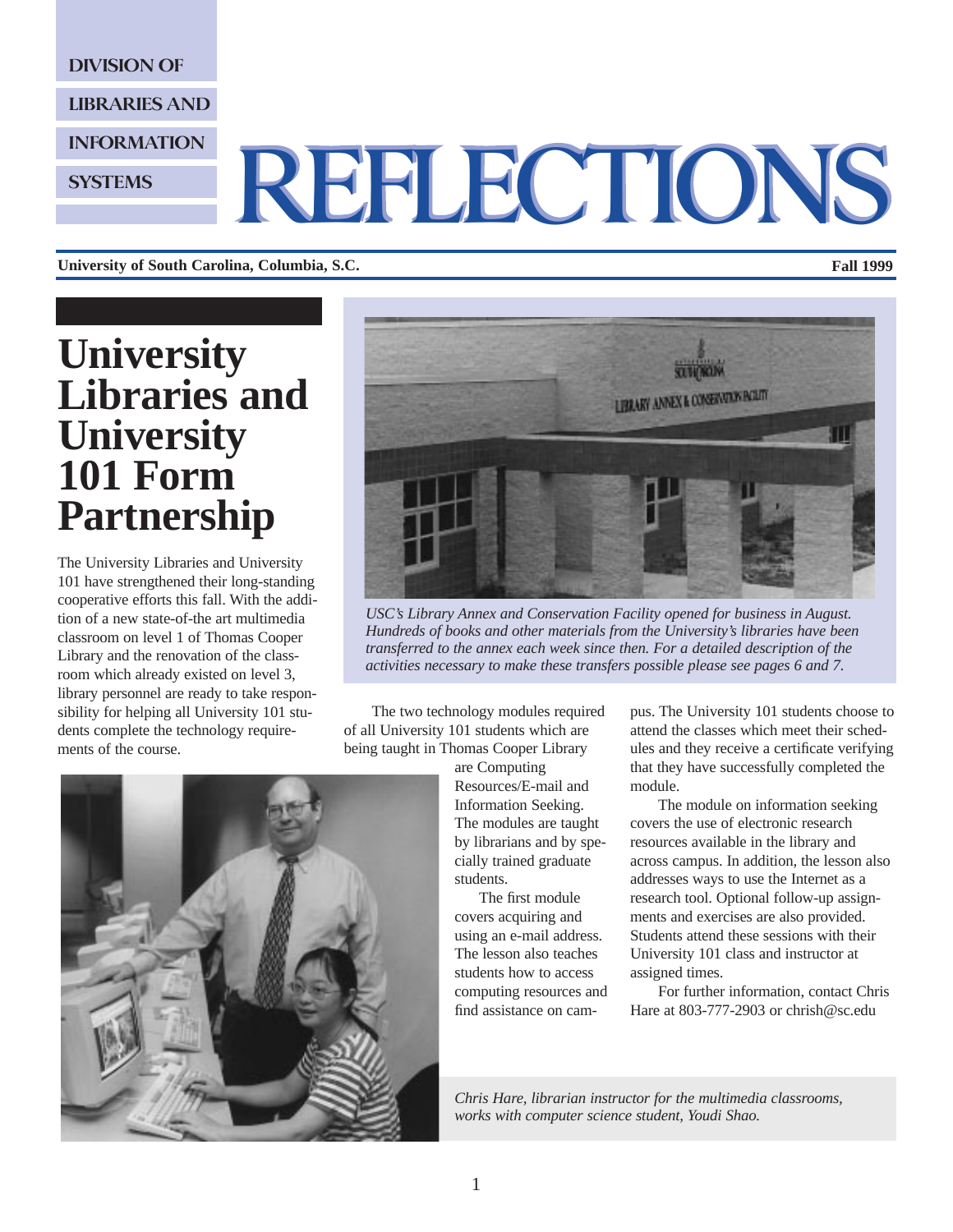# **"Orphans of the Storm, Saving**

# 'Orphan Films' in the Digital Age''

A symposium entitled "Orphans of the Storm, Saving 'Orphan Films' in the Digital Age" was sponsored by USC's Film Library September 23-25. The symposium brought together archivists, scholars, curators, filmmakers, programmers, and collectors who were interested in film preservation, history, or production.

The symposium reflected recent developments in the field of film preservation including the establishment in 1996 of the National Film Preservation Foundation. As a major depository of films, USC was a particularly appropriate

site for the symposium. In addition to hearing panel discussions and presentations on such topics as "Technological Frontiers of Film Preservation," "Newsreel Preservation," "Experimental Films," "Early African-American Cinema," "Women Pioneers," and "Contemporary Filmmakers," the participants also attended several film screenings including "Lost Treasures of American Music on Film" and rare footage from the Netherlands Film Museum.

Presenters included Callie Angel, Whitney Museum of American Art; Paolo

# **Film Library Receives Endowment and Grants**

### **Historic Films Archive Endowment**

Historic Films Archive of East Hampton, New York, has donated \$100,000 to the USC Film Library to establish an endowment for the preservation of the library's newsfilm collection. Historic Films Archive, one of the country's largest stock footage libraries, has worked on the behalf of the Film Library in the past by making some of the library's newsfilm available for a wide variety of professional film and video productions. Concerning the endowment donation Joe Lauro, president of Historic Films Archive, says, "We feel that the USC Fox Movietone collection is invaluable, and we hope that a good portion of this endowment will be used towards the further restoration of this priceless archive."

According to Linda Allman, director of the Film Library, interest from the endowment fund, about \$5,000 per year, will be devoted entirely to preserving news clips from the library's newsfilm collections. The Film Library welcomes additional donations to the endowment from persons interested in preserving the library's valuable collections. For more information, contact Linda Allman at 803-777-2194 or allmanl@gwm.sc.edu.

# **American Film Institute Grant**

The Film Library has also been awarded a film preservation grant of about \$16,000 in the third and final round of the \$1,100,000 American Film Institute (AFI)

*continued on page 10*

Cherchi-Usai, George Eastman House; Nico de Klerk, Netherlands Film Museum; Jane Gaines, Duke University; Tom Gunning, Yuri Tsivian, and Jacqueline Stewart, University of Chicago; Steven Higgins, Museum of Modern Art; Joe Lauro, Historic Films Archive; Suzanne Lee, National Film Preservation Foundation; Gregory Lukow, UCLA Film and Television Archive; Karen Lund, Mike Mashon, and Ken Weissman, Library of Congress; William T. Murphy, National Archives; and Raymond Fielding, Florida State University.

# **Special Collections Mounts New Web Pages**

Thomas Cooper Library Department of Rare Books and Special Collections has an extensive Web site (http://www.sc.edu/ library/spcoll/rarebook.html) to which two new pages have recently been added. One of these is devoted to the African-American poet and statesman, James Weldon Johnson. The other page features The Scottish Chapbook Project.

The James Weldon Johnson page was developed when the library began to collect a variety of items pertaining to Johnson's life and work, beginning with four holograph poems which were given to the library as part of the Augusta Baker Collection. The page includes sections on Johnson's life, music, poetry and fiction, and nonfiction, as well as a list of additional resources. Visual reproductions of book covers and manuscripts can be

*continued on page 4*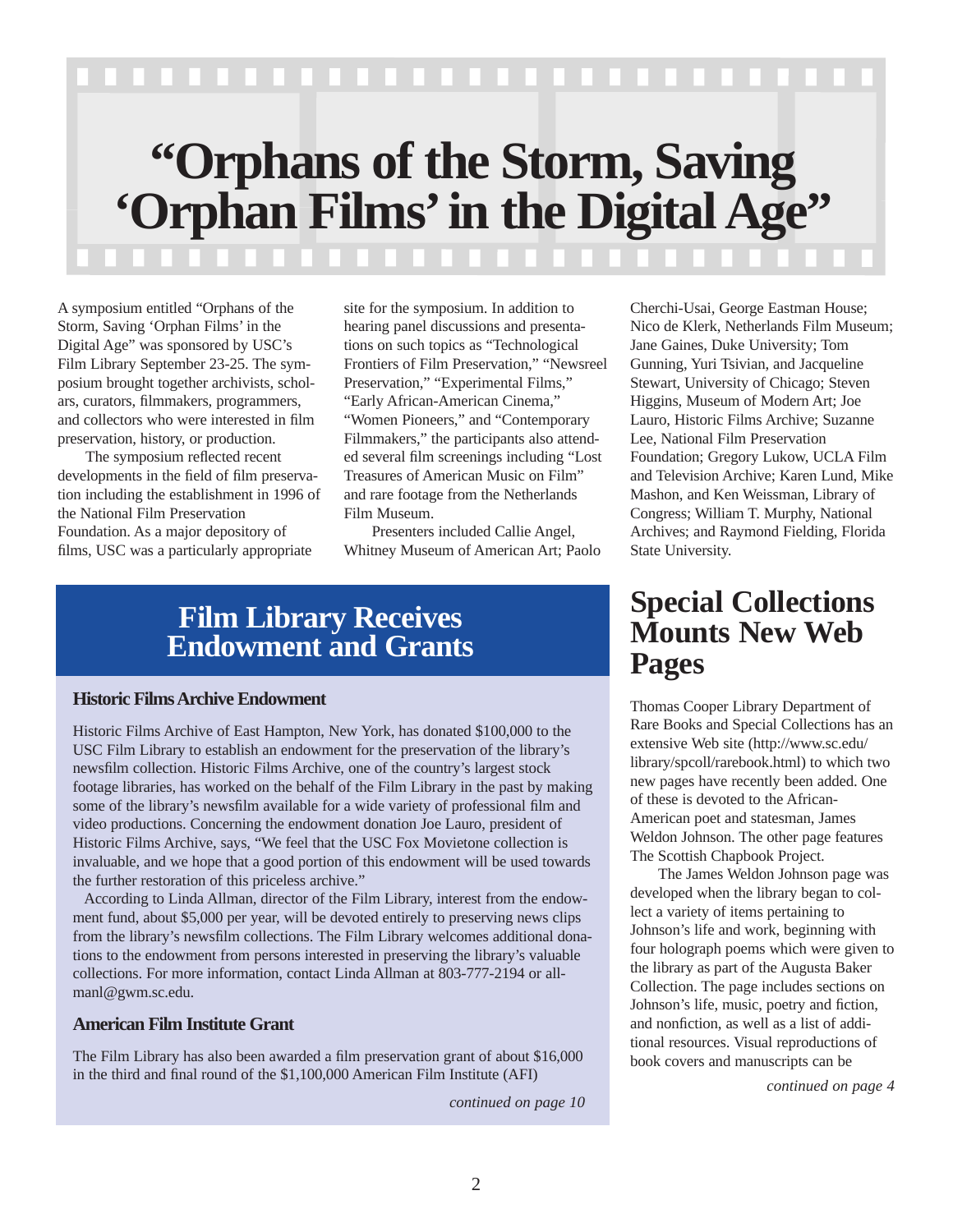# **Year 2000 Update**

Computer Services, which is the contact point for all of the University's Y2K efforts, continues to make progress in dealing with the challenges of this momentous event. The Y2K Web site, http://csintranet.csd.sc.edu/y2k, has been created to record the progress being made and to provide a guide to assist departments in complying with Y2K requirements. This Web site has links to other Y2K documentation from vendors' Web sites and the state of South Carolina.

### **Centralized Administrative Systems**

Necessary assessment and renovations have been completed for centralized administrative systems including all student, financial, human resources, alumni, and library-related applications. As applications were renovated and tested throughout the year, they were moved to production. Most have been executing in this environment for several months and some for as long as three years.

Computer Services has developed a contingency plan in case minor problems arise with the centralized administrative application systems. To identify and resolve these problems as soon as possible, staff will be testing hardware and software on January 1 and 2 in order to resolve problems prior to the start of business functions on January 3. Other areas of

Computer Services are creating specialized contingency plans so that any Y2K interruptions to the business functions of the University community will be minimal.

# **Workstations and Servers**

Software from BindView is currently auditing all workstations and servers that are on the support contract agreement with Computer Services. Several departments not under the support contract have also begun to use the BindView software. BindView does not audit Mac, Unix, Linux, or Solaris operating systems but all of these are Y2K compliant. BindView is being used to produce reports indicating individual workstation and server Y2K status. Departments can use these reports in making decisions to replace or upgrade equipment or to keep equipment that is not used to process dates.

The BindView software is available free of charge to any USC department or regional campus which is a part of the USC tree (Novell Directory Services Tree). Other areas should plan to perform their own testing and reporting. Information to aid in this process can be found at the Y2K Web site.

### **Network Infrastructure**

The hardware and software for the equipment that makes up the backbone network

for the Columbia campus, consisting of all hubs, routers, and switches, is fully Y2K compliant. While the hardware and software for the equipment that makes up the wide-area network to regional campuses and other remote locations is not fully compliant, testing and evaluations are currently being conducted with several possible solutions. The wide-area network will be fully compliant prior to December 1.

### **Y2K Recommendations**

The Computer Services Y2K Web site was developed by the Y2K team to serve as an information resource for anyone wishing to use it. It will be updated as 1999 winds down and is one of the best places to locate information concerning the Y2K at the University. Computer Services staff are assessing and making necessary renovations to software and hardware supported or owned by Computer Services. However, each department should take the responsibility to assess its own situation. The Web site has links to information that can help with this task. It is also the recommendation of the South Carolina Budget and Control Board and Computer Services staff that departments consider the development of a contingency plan for missioncritical areas in case unforeseen problems with automated systems arise.

# **Computer Services Offers the Next Generation in Customer Care**

The Intranet Development Group at Computer Services has developed a new online customer support system called Intranet Resource Information System or IRIS for short. This new Web-based system will allow the University community to make software, networking, and communications support requests online and also to check the status of earlier requests.

Customers can use IRIS's intuitive interface to create requests for support for themselves or on behalf of other users. This feature will be particularly beneficial



to network administrators and departmental technology liaisons. IRIS also boasts a gamut of other innovative features such as allowing customers to check detailed status of their support requests (including billing information, if applicable), to search an extensive knowledge base, and to obtain up-to-the-minute status on system-wide outages.

IRIS requires a one-time registration process that stores information about each user in the support database. This makes logging on to future support technologies easier and allows Computer Services to offer prompt customer support to each user.

IRIS will be integrated into a new support site called CareZone (Web address: http://csintranet.csd.sc.edu). Through CareZone, customers will be given seamless access to IRIS as well as to

*continued on page 11*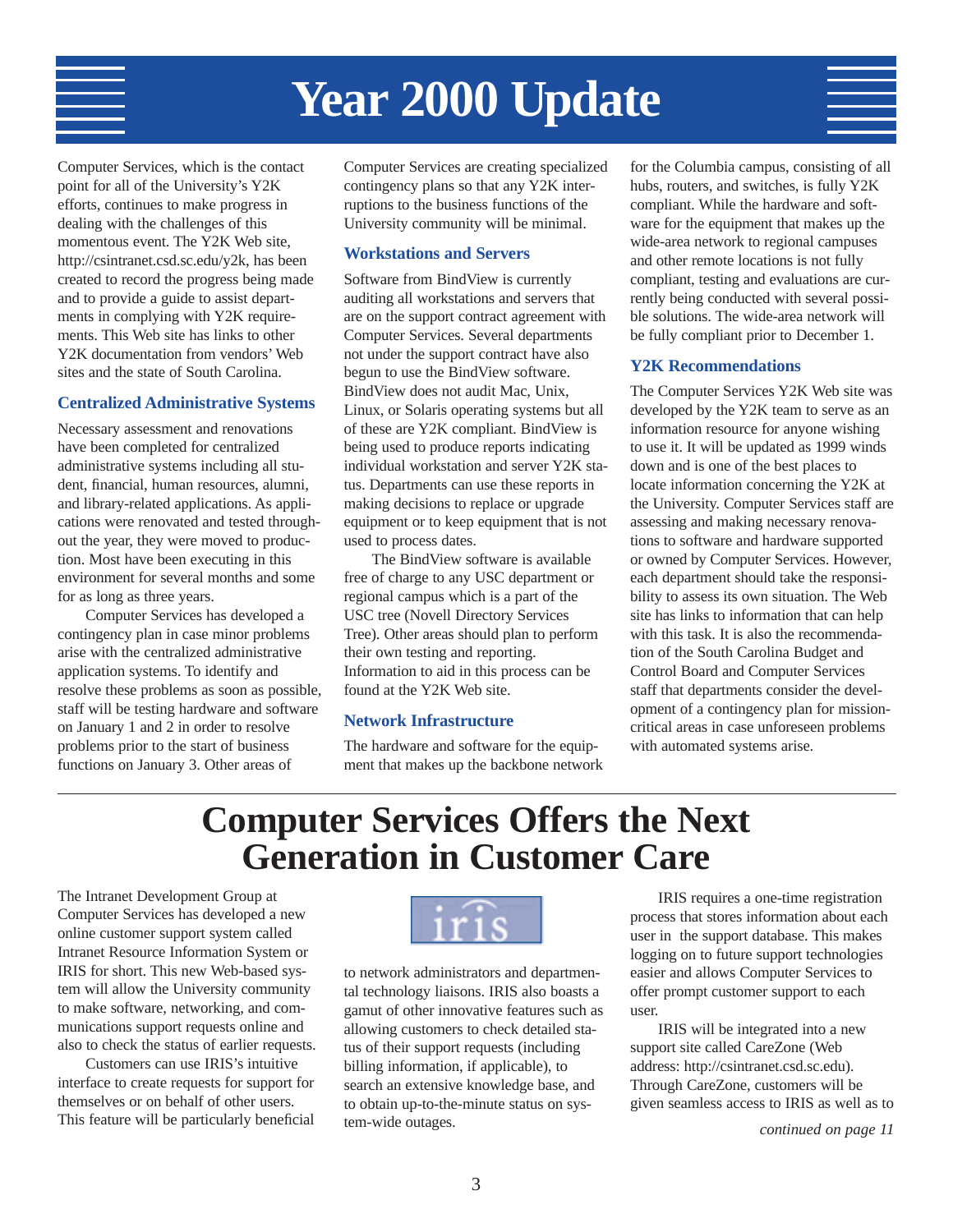# **Special Collections Wins Awards**

### **Children's Literature Web Page**

A StudyWeb Academic Excellence Award has been received by the Thomas Cooper Library's Department of Rare Books and Special Collections for its Web page, "Children's Literature, Chiefly from the Nineteenth Century." The Web page is based on an exhibit of materials from the collection which was curated by Patrick Scott, associate University librarian for Special Collections, and which was shown in the library in 1997.

The library's children's collection is both large and varied with many titles from both the 19th and 20th centuries. One of the department's most heavily used collections, the children's collection has a primary user group from the areas of education and library science. With the advent of the Web page, many of the collection's rare items are now available to thousands of new researchers in these and other fields.

# **Great War Catalogue**

A first place Leab Exhibition Catalogue Award was presented in June to Thomas Cooper Library for the Special Collections Department's catalogue "The Great War, 1914-1918." The catalogue, which was based on an exhibit curated by Patrick Scott, was designed by Mary Arnold Garvin of University Publications. The Katharine Kyes Leab & Daniel J. Leab American Book Prices Current Exhibition



**Catalogue** Awards are given annually following a national competition organized by the Rare Books & **Manuscripts** section of the Association of College and Research Libraries. This

is USC's first win since the Leab competition was initiated in 1985. Other winners in recent years have been the Houghton Library at Harvard, the Beinecke Library at Yale, the Pierpont Morgan Library, the A. W. Rosenbach Library, and the Folger Shakespeare Library.

### **WEB PAGES** *continued from page 2*

viewed in enlarged format and visitors to the page can hear a recording of one of Johnson's most famous songs, "Lift Every Voice and Sing." The Web page is based on an exhibit of Johnson's works which the library mounted in early 1999. The exhibit was curated by Jamie S. Hansen, head of cataloging for the department.

Dr. G. Ross Roy, curator of USC's Robert Burns Collection, is consultant to The Scottish Chapbook Project which is based at the University of Glasgow's Department of Scottish History. Advisory board members also come from the University of Strathclyde, the Glasgow University Library, the Mitchell Library, and the National Library of Scotland. The project's mission is to compile a master database of chapbooks (small pamphlets) which, in 18th- and 19th-century Scotland, were the chief popular reading experience. Each of these little books could include a number of items such as songs, poems, political treatises, folk stories, and religious tracts. The Web page provides access to the chapbook holdings of several significant individual collections as well as explanatory information and references about Scottish chapbooks.

# **New Faces**



Meg Moughan South Caroliniana Library Assistant Librarian



Alan Ringwood Thomas Cooper Library Music Cataloger



William Sudduth Thomas Cooper Library Head of Documents and Microforms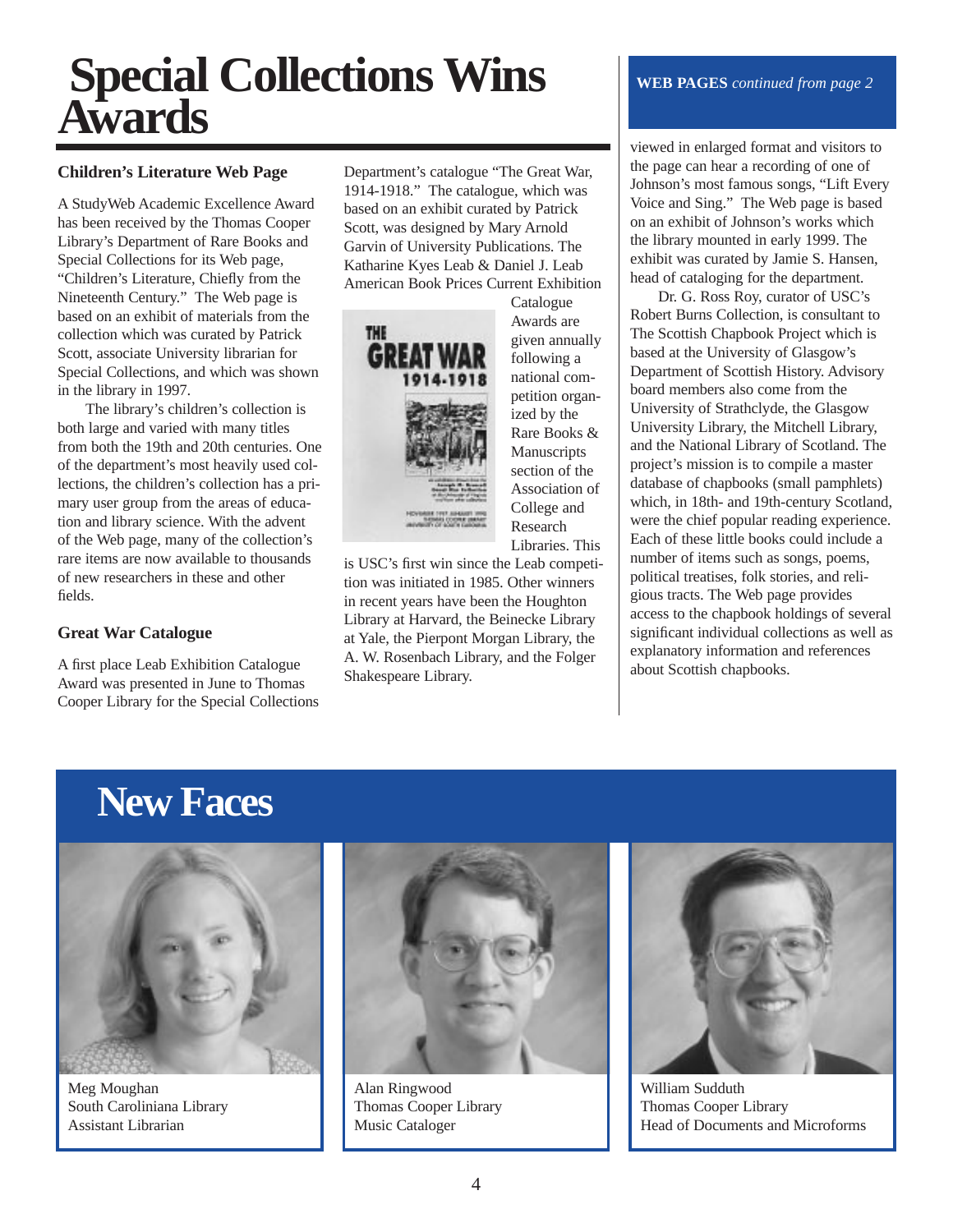# **Robert Burns Collection News**

## *The Merry Muses of Caledonia*

One of the rarest and most notable items in the G. Ross Roy Collection of Robert Burns, Burnsiana and Scottish Poetry, *The Merry Muses of Caledonia, A Collection of Favourite Scots Songs, Ancient and Modern, Selected for the Use of the Crochallan Fencibles* (1799) has been published in facsimile form by the USC Press. Only two original copies of the title are known to exist, and USC's copy is the more complete of the two.

In his accompanying narrative to the facsimile edition, Dr. G. Ross Roy, major donor of the Burns Collection and its curator, notes that *The Merry Muses* contains a collection of bawdy poetry which Burns collected for many years, but which was not published until after his death. The Crochallan Fencibles mentioned in the title were a convivial society which met in an Edinburgh tavern, of which Burns was a regular member.

### **10th Anniversary Celebration**

Thomas Cooper Library celebrated the 10th anniversary of the establishment of the Roy Collection on September 23 with a symposium, exhibit, and reception.

Symposium presenters included Dr. Kenneth Simpson, director, Center for Scottish Cultural Studies at the University of Strathclyde, Scotland, who spoke about Scottish identity in literature under the title "Wha's like us?" and Professor Carol McGuirk, of Florida Atlantic University,

whose talk was entitled "The Posthumous Adventures of Robert Burns." Both speakers are former W. Ormiston Roy Fellows at USC. At the concluding reception, hosted by the Thomas Cooper Society, Roy spoke briefly on the history of the collection.

An exhibition of books, manuscripts and pictures drawn from the Roy Collection and other holdings illustrated the broad scope of the library's Scottish collections and highlighted some of the significant additions during the past 10 years.

The Roy Collection is not only the best Burns collection in North America, but it also includes among its more than 10,000 volumes, numerous materials pertaining to other leading Scottish writers from the 16th century to the present day. Since the collection was formally transferred to the University in 1989, it has attracted researchers to Columbia from around the world.

The collection has provided the basis for two major international conferences (on early Scottish literature, 1990, and on Robert Burns, 1996), and for several smaller conferences and symposia (most notably on Robert Louis Stevenson, 1994, and Thomas Carlyle, 1995). Exhibits drawn from the collection have been mounted for each conference and on other Scottish topics, including Macpherson's *Ossian*, Scottish poetry of the Great War, the Scottish World War II poet Hamish Henderson, and the contemporary Scottish artist and novelist Alasdair Gray. Several of these exhibits are now also available on the World Wide Web, attracting thousands of hits a year.

This year is also the 10th year of the W. Ormiston Roy Visiting Research Fellowship, endowed by Dr. and Mrs. Roy in memory of Dr. Roy's grandfather. Over the past 10 years, Roy fellows have come to USC each summer to work in the collection from other United States universities, Canada, Italy, and Scotland. USC students have used the collection for dissertations and theses on Burns, Carlyle, MacDonald, Stevenson, MacDiarmid and the modern Scottish novel. Drawing on the collection, researchers at USC contribute to two international collaborative research projects, the *Stirling-South Carolina Edition of James Hogg* (7 volumes, published, 1995 to date) and the Scottish Chapbooks Project (with the Universities of Glasgow and Strathclyde). USC also continues as home to the leading journal in the field, *Studies in Scottish Literature*, founded by Professor Roy in 1963 and edited by him at USC since 1965.

In addition to the facsimile edition of *The Merry Muses* mentioned above, another notable recent publication relating to the Roy Collection was a substantial volume of essays on Burns from the 1996 conference, edited by Dr. Roy with original illustrations by Alasdair Gray.

For further information about the Burns collection, please call 803-777-8154.

# **USC Campuses Receive Books on Mormonism**

A collection of materials about the Church of Jesus Christ of Latter Day Saints, the Mormons, has been presented to the libraries at USC Columbia, USC Salkehatchie at Allendale, USC Sumter, and USC Union. The donation is intended to help interested patrons learn more about the Mormon church and its history.

In addition to six print items including the five-volume *Encyclopedia of Mormonism* and *Joseph Smith and the Beginnings of Mormonism*, the collection includes video cassettes of *Mountain of the Lord* and *An Ensign to the Nations* as well as CD-ROMs of the *Latter-day Saint Library* and *Faith in Every Footstep*.

Mr. Ed Bass of USC's Facilities Management Center, who facilitated the donation in his position as stake president said, "[The donation] includes current, factual, and accurate information about the Church of Jesus Christ of Latter Day Saints. The Church has established a Web site called Familysearch.org that gives the world access to their vast genealogical records at no cost [and] the Church has constructed a Temple in Columbia which has generated a lot of interest. For these reasons people are trying to find out more about the Church and are seeking information from libraries."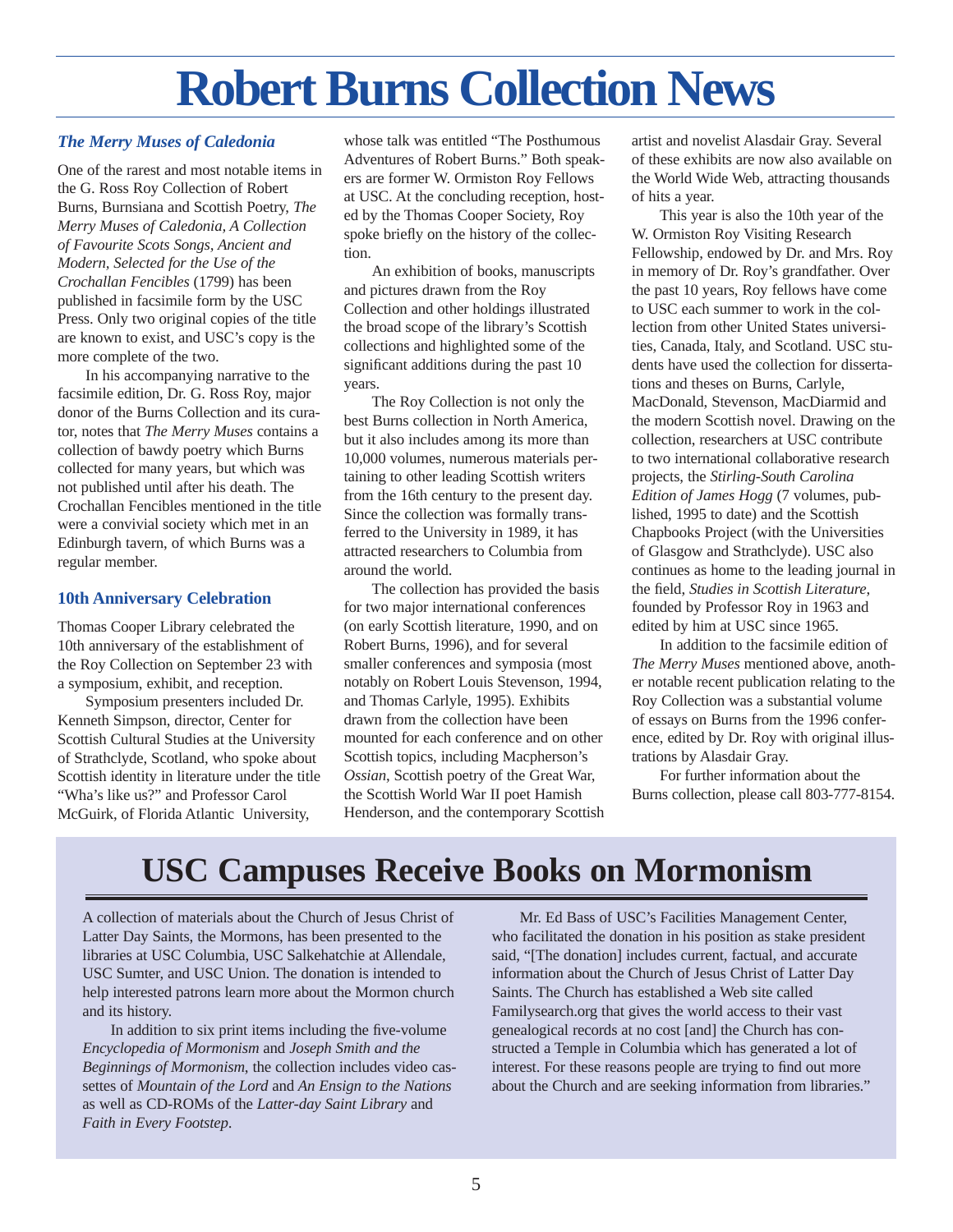

*Long before ground was broken for the Library Annex, a committee of librarians and teaching faculty from all disciplines met to discuss guidelines for selecting appropriate materials for storage. Jan Cambre, head of the Science Library, chaired this committee.* 

# **LIBRARY ANNEX & CO**

# **Steps to**



*Ben Kearns, head of collection maintenance at Thomas Cooper Library and Tonia Simpson, his assistant, are shown (left to right) pulling a truckload of serials bound for the annex.* 



*Many books and other materials will go to the annex from the South Caroliniana Library. Robin Copp, head of the books division, carefully packs up some of these items.*



*Martha Mason, head of cataloging at Thomas Cooper Library (standing) and Deborah Nelson, library technical assistant, are shown as they alter USCAN records to show which items are located at the annex.*



*Jason Herring, a mailroom employee (left) and Nathan Scott, head of the Thomas Cooper Library mailroom, load a shipment of materials into the library's van for transportation to the annex.*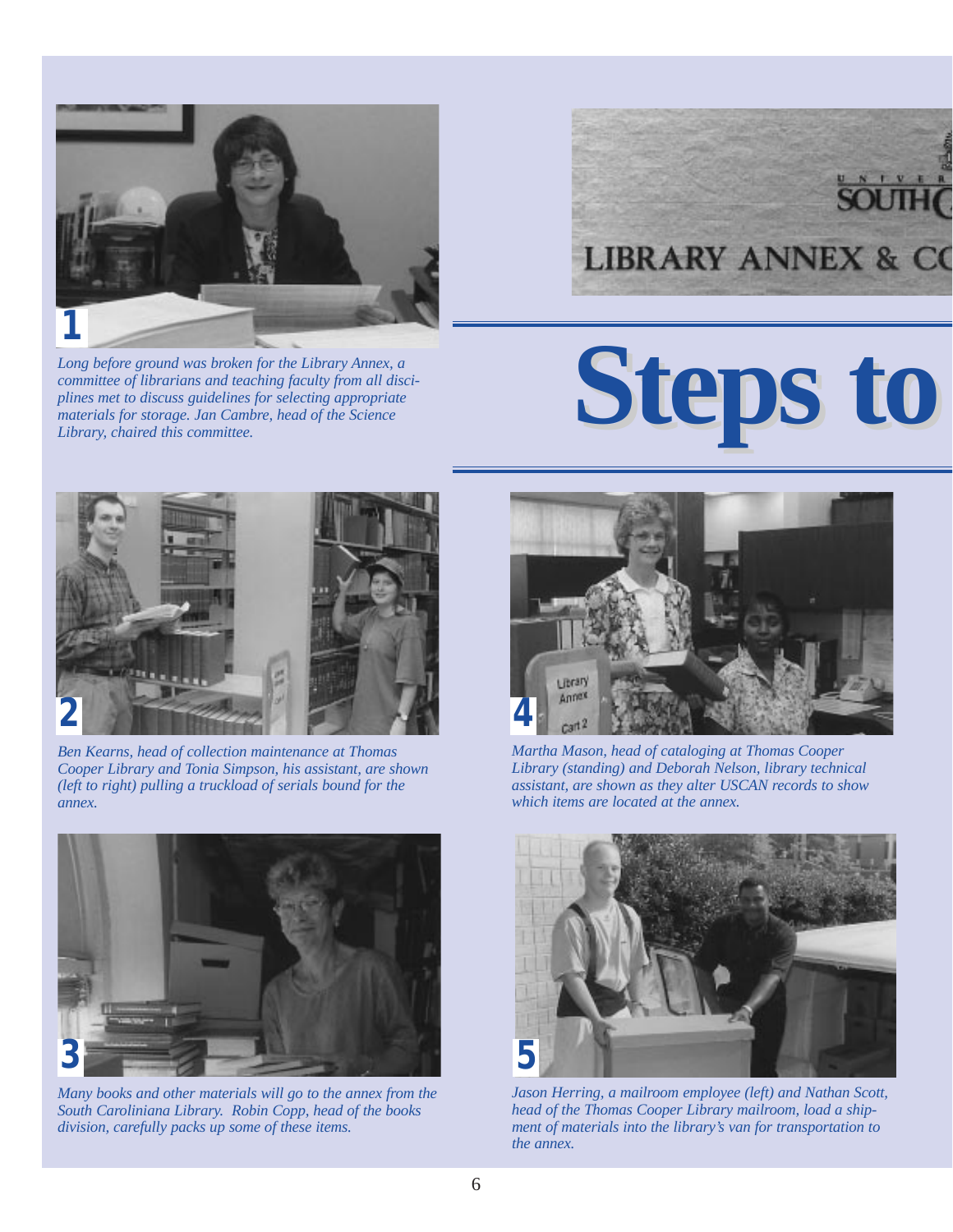# *ONSERVATION FACILITY*

# **Storage Storage**



*Just as each book is assigned a unique barcode, so is each tray. The barcodes of the books within each tray are scanned into the computer in association with that tray, and that tray only, during the accession stage of the procedure.* 



*Linda Seawright, manager of the Library Annex, performs the first step necessary to provide a unique location for each new item–placing an external barcode on the cover of each book.* 



*The next step, sizing the book, is being done by Robert Coleman, assistant manager of the Library Annex. Books are placed in trays according to size rather than by subject to save space.* 



*The final step to storage takes place when the tray of books is given an address on one of the 9,800 shelves of the storage area. The annex has a lift called a Raymond which can reach shelves 38 feet bove the floor.*



*The annex contains a conference room and two study rooms for patrons who wish to do their research on site.*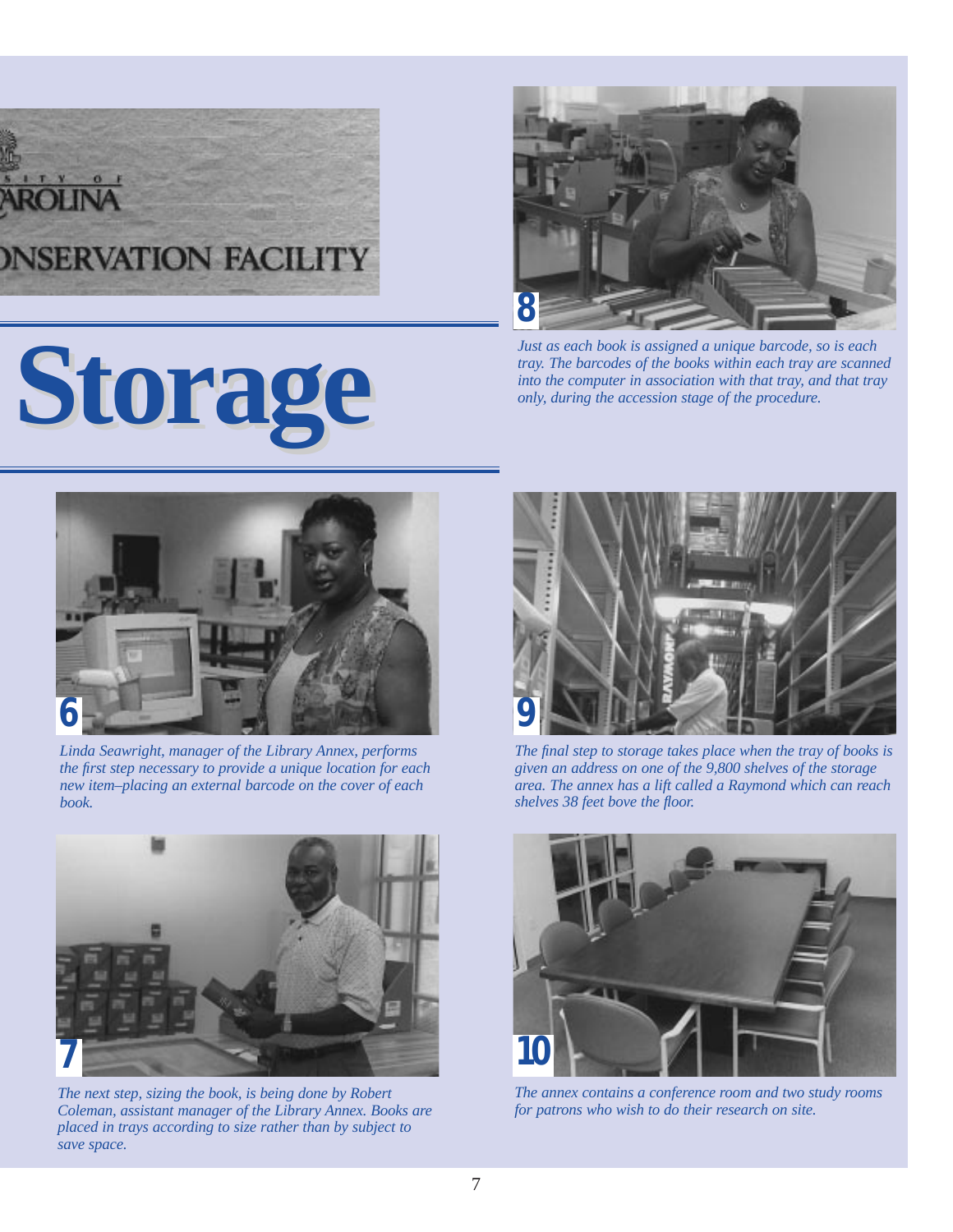# **You Have a Friend in Thomas Cooper Library ...**



# **... and her name is Marilee Birchfield.**

Marilee Birchfield, a member of the TCL reference staff, is in charge of a team of librarians who offer specialized assistance to USC faculty in the use of electronic and online resources. Librarians are available to instruct faculty either at the library or in one-onone sessions in their offices. Because the library's electronic and online resources are increasing and expanding continuously, even faculty members who are familiar with some resources may wish to talk with a librarian about new offerings in their disciplines. Contact Birchfield at 803-777-4267 or, via e-mail at marilee@sc.edu, to inquire about this faculty service.

# **NEH Challenge Grant**

In the listing of donors to USC's National Endowment for the Humanities Challenge Grant which appeared in the spring 1999 issue of *Reflections*, the names of some donors were inadvertently omitted. These donors are Ms. Lynne Mahaffey and Ms. Corinne T. Page and Mr. Evan L. Smoak.

# **Get Connected '99**

During move-in weekend '99, Computer Services support technicians, along with volunteers from many University departments, helped students to "get connected" in the residence halls. This was the first year in-house support was offered to incoming students during this critical period. The effort, which was coordinated by Computer Services, was well received by students and parents alike, and the results were positive: over the week-end, technicians and volunteers were able to help over 1,000 students install the Gamecock Resident Information Network (GRIN) software, configure their network settings, and resolve conflicts.

Students were able to request GRIN assistance in two ways: when requesting their data jack activation, they could request GRIN software assistance via the Visual Information Processing (VIP) Web site (http://vip.sc.edu); or, during movein, they could sign up for assistance in the residence hall lobbies. GRIN support technicians were available in the residence halls from 10 a.m.-6 p.m. on both Saturday and Sunday to handle these requests.

As part of the move-in effort, volunteers from Computer Services also worked all weekend handling over 500 walk-in students at the services center, and managing incoming calls. Staff provided assistance to students needing jack activation, voice mail accounts, e-mail accounts, and related online services. Software, handouts, general information, and long distance account activation were also provided. In addition, staff offered technical



*"Neither rain, nor snow, nor dark of night …" In spite of heavy downpours, Karen Bunch, manager of residence hall support, and Stan Yarbrough, director of University Information Systems, coordinated volunteer support with the help of transportation provided by University Housing.*

assistance with CD installation and the student e-mail system. The call center coordinators handled more than 800 calls over the weekend, providing information to students and parents and coordinating volunteer support in the residence halls and area setup rooms.

For a couple of weeks after move-in weekend, Computer Services staff continued to handle hundreds of walk-in students, and tech-support requests on a daily basis. Numbers were much lower than in previous years, however, due to careful planning. Online service activation procedures and information (via the highly publicize http://www.sc.edu/studentIT Web site) and assistance with account setup in the Services Center lab (for students who had not made requests prior to coming on campus) resulted in minimal lines, quick service, and very satisfied students.

# **Bookmark This!**

In an effort to address the needs of USC's ever-growing population of distant learners, the reference librarians at the Thomas Cooper Library have augmented the department's Web page (http://www.sc.edu/library/pubserv/ref.html) with a new link called Resources for Distance Education. This link highlights library services that are especially helpful to distant learners and the faculty who teach them. It covers a wealth of information about library services, as well as links to WWW resources. Categories on the page include Student Resources, Faculty Resources, Library Services, and Tutorials and Guides.

For more information about library services for distance education, please contact: Brette Barclay, reference librarian. Phone: 803-777-4267. E-mail: bbarclay@gwm.sc.edu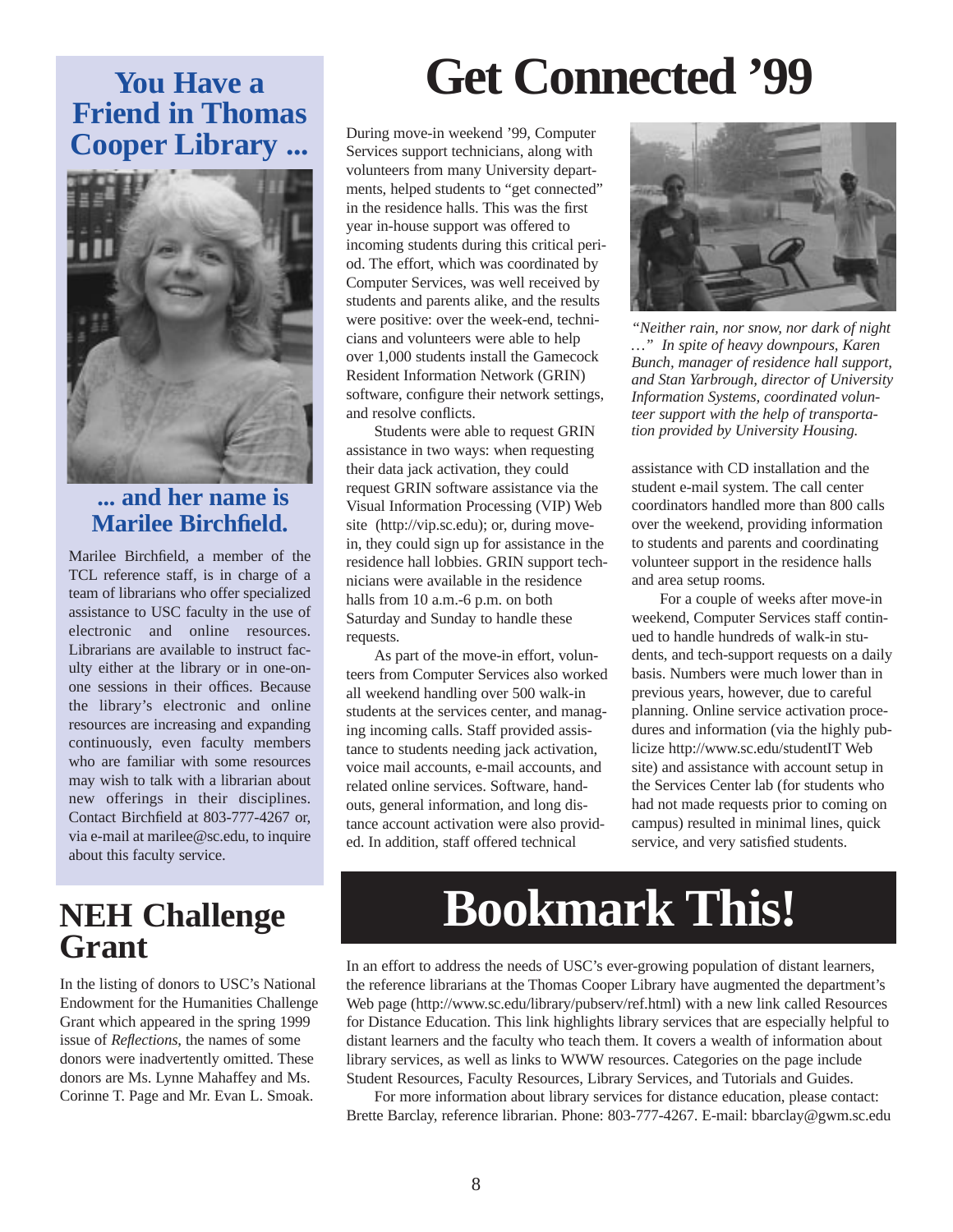# **Distance Education Faculty Forum 1999**

Using the theme, "Excellence as a Habit" the Distance Education Instructional Development Group provided its annual forum for USC faculty who teach students at a distance. The forum was held August 12 in the Darla Moore School of Business.

Faculty and administrators from the Colleges of Education, Nursing, Science and Mathematics, Library and Information Science, Social Work, Liberal Arts, as well as the School of Public Health, School of Medicine, Graduate Regional Studies at USC Spartanburg, University Libraries, and Distance Education Instructional Services (DEIS) attended this event and participated in discussions.

The program's major emphasis was on the use of the Internet for instructional purposes. Dr. Dan Barron, College of Library and Information Science (CLIS), presented an overview of the Internet as a tool for instructional delivery and its use at USC. Dr. Sam Baker, School of Public Health, demonstrated different ways of using a course Web page to enhance the learning experience for on-campus as well as distant students. Dr. Linda Leech and Dr. Bob Chubon of the USC School of Medicine described their first experiences with designing, constructing, and teaching a Web-based course. Dr. Ken Stevenson, College of Education, whose course was distributed to students in the spring 1999

semester on a CD-ROM and Jeff Salter, DEIS, discussed the specific features and advantages of this new delivery method. Nancy Chesnutt, manager of the DEIS faculty computer lab, presented a short demonstration of the Blackboard CourseInfo, a software package for creating Web-based courses and Web components for on-campus and distance education courses.

Attendees also had a chance to hear from three faculty members who taught their courses at a distance for the first time during fall 1998 and spring and summer

1999. These were Lynn Thomas, USC School of Medicine, Dr. Renee Jefferson, CLIS, and Dr. Don Tetreault, College of Education. These newcomers to distance education shared their experiences and observations with their colleagues. Their presentation was followed by a general discussion on teaching methods that work well in distance education.

To facilitate exchange of ideas among the faculty, a DEIS-produced video was shown which featured scenes from classes taught on television in the fall 1998 and the spring 1999 semesters.



*Dr. Linda Leech and Dr. Bob Chubon describe their experiences with a Web-based course.*

# **" I liked the Distance Education Faculty Forum because ... "**

DE Faculty Forum participants were asked for their comments about distance education in general and the forum in particular. Responding were Dr. Therese M. Kuhs and Dr. Joe Rotter, both of the College of Education, and Dr. Ann Lyness of the College of Nursing.

Therese Kuhs: "One of the best things about the distance education faculty forums is that you connect with a lot of colleagues who are really working on their teaching practice. It is a great time to share ideas and frustrations."

Joe Rotter: "My earlier definition of distance education was to hop in my car and spend two and a half hours on the road to the Coastal Carolina campus which was then a part of USC. A lot has changed since those days. In addition to Coastal Carolina's departure from the USC system, I have discovered that DE is more than fuel consumption, white lines, and risking life and limb.

I have attended DE forums for the past few years where I have been exposed to the evolution of this multifaceted form of course delivery. Although I still feel that I am a novice, I have experienced live interacitve TV, video course development, and video conferencing via the Internet. More recently, I have begun to develop Web sites for my courses. During the last forum I discovered that I could take lasting segments of the video course and stream them onto the Web thus preserving valuable information while discarding dated material.

I am currently teaching a seminar for Ph.D. students where they are required to teach under supervision. We as a class are developing the course they teach using the Blackboard program. Thanks must be given to James Watts in the College of Education technology center for providing us with a crash course in using Blackboard.

I guess the value I see in the forums goes beyond my own learning. I have indeed, with my limited knowledge of DE, been able to encourage my students to utilize this evolving

*continued on page 11*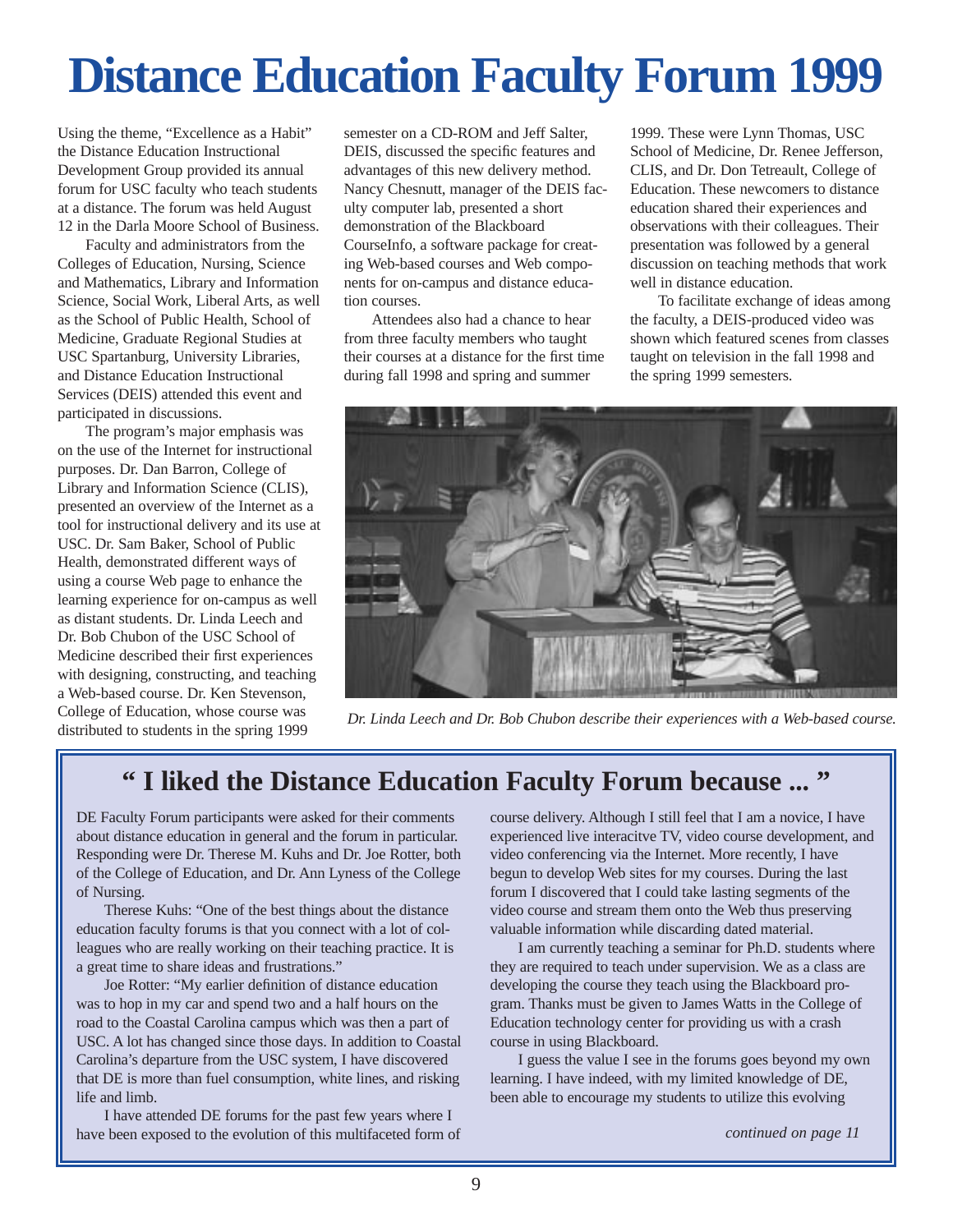# **Voices from Afar: Distance Education in West Virginia**

One of the most successful and long-running distance education programs at USC is the Master of Library and Information Science degree from the College of Library and Information Science (CLIS). The degree is presently being offered in West Virginia, a state which has no American Library Association accredited program. Two students who are currently enrolled in this program, Valerie Smith and Margaret Demer, were asked to assess its educational quality and value.

Valerie Smith: "Taking library and information classes through distance education is a challenging and gratifying experience. Just as with any other academic program, CLIS has strengths and

weaknesses that require students to adapt in order to excel. While the faculty are helpful and understanding, they hold the students to well-defined standards. Working with other students in the program creates a feeling of solidarity. Sue Phillips, a fellow CLIS student, and I work in a small academic library with a director who supports our academic efforts and shows interest in our class work. I am grateful we have instructors who embrace new technologies and encourage us to explore and utilize them. This has proven helpful in carrying out our duties at work. I know when I graduate that it will be from a prestigious program that prepared me for any challenge

### **FILM LIBRARY** *continued from page 2*

Challenge Grant series. Award winners were chosen by a five-person panel and funding came from the 1999 AFI/National Endowment for the Arts (NEA) Challenge Grant raised by AFI. Major contributors to the grant include Blockbuster, The Film Foundation, and the NEA. The Film Library was the recipient of a similar grant from AFI in 1997.

The Film Library's award will be used to preserve endangered newsreel footage that exists only as nitrate-base camera negative in a collection of 35mm Fox Movietone Newsfilm outtakes. Specifically the grant will be utilized to preserve 32 reels depicting the Balkan region from 1924 to 1930.

### **National Film Preservation Foundation Partnership Grant**

USC's Film Library has again won a partnership grant from the National Film Preservation Foundation (NFPF). The grant, in the amount of \$5,000, will be used to preserve film clips about women aviators in the 1920s from the Movietone Newsfilm collection.

Created by the U.S. Congress, the NFPF is the charitable affiliate of the National Film Preservation Board of the Library of Congress. Working with archives and those who appreciate film, the NFPF supports film preservation activities nationwide that ensure the physical survival of film for future generations and improve access to film for study, education, and exhibition. Fay Kanin, chair of the National Film Preservation Board, observed, "These films are windows into a world not found in history books. They provide a view of the changing face of the Twentieth Century and the rich diversity of the American experience."

USC is one of 17 institutions nationwide that received grants for 1999. Other winners include Columbia University, Emory University Library, Hoover Institution at Stanford University, Library of Congress, Museum of Modern Art, Smithsonian Institution, UCLA Film and Television Archive, and Yale University Library.

that I may face in my profession."

Margaret Demer: "Martinsburg has been called the 'Black Hole' of distance education sites for West Virginia. Out of seven classes, we have had technical difficulties receiving the class transmissions for six. In spite of all the problems with satellite reception, none of the students at the Martinsburg site would consider discontinuing the program. We have wrestled with installing our new dish and learned to handle its idiosyncrasies ('Yank it to the left 1/16th of an inch.'), but we have never thought about quitting. Why? The distance education program in Library and Information Science is worth every bit of the effort we have expended.

There are three of us viewing at Martinsburg. We travel over 300 miles to our onsite in Charleston. We have traveled through snow, evaded kamikaze deer, sat in stalled traffic on Route 79, and paid our share of speeding tickets just to meet our classes. We have never been disappointed. The professors have been demanding and challenging. The assignments have been known to reduce us to frustration, but we have learned amazing things. From varying levels of library 'in-expertise' we have learned to use computer programs such as Excel, mail merge, PowerPoint, and the torturous Access. We have cruised through other library catalogs and wandered the holdings of exceptional libraries around the world. CLIS has expanded our circle of friends and confederates (networking), built our confidence (presentations), and made us feel more professional.

We are halfway to graduation. For all the nights we stayed up late studying, for all the complaints we have fielded from our families, and for all the times we have kicked the computer in furious frustration, we continue to be excited and enthusiastic about the program. We are grateful for the opportunity to continue our education through this excellent program and we will recommend it to any who ask."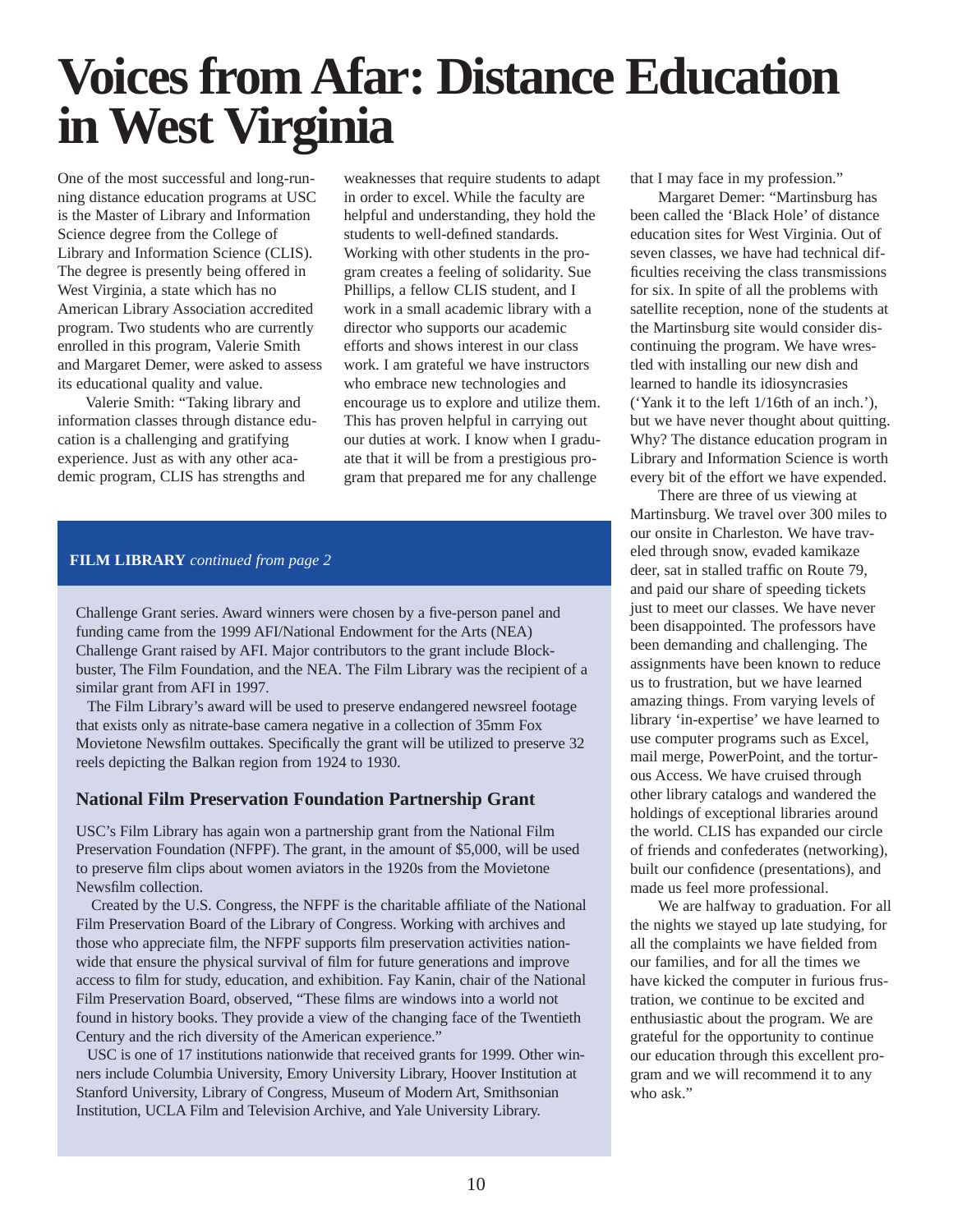# **South Caroliniana Library Receives Westmoreland and Meetze Papers**

#### **William Westmoreland**

General William Westmoreland, noted military leader of the second World War, the Korean War, and the Vietnam War, has donated many of the papers and printed materials concerning his military career to the South Caroliniana Library. The papers date from 1917 to the present and include such items as letters from four United States presidents, books about American wars of this period, a draft of his autobiography, *A Soldier's Report*, letters from his troops, and legal documents concerning his libel suit against the Columbia Broadcasting System. General Westmoreland's papers from the period when he was commander of United States forces in Vietnam are located in the Lyndon Baines Johnson Library in Austin, Texas, but microfilm copies of this collection will be acquired by the South Caroliniana Library.

As the Westmoreland Collection contains hundreds of thousands of documents and a library of about 700 books, librarians will need at least a year to catalog and process the items for use by researchers. A finding aid will be compiled which will eventually be available on the Internet. Once the cataloging process is completed, the South Caroliniana Library will house the collection's

papers, while its books will be placed in Thomas Cooper Library. Among the books are Civil War military manuals, Vietnam-era accounts, and privately printed unit histories of which only a few copies are likely to remain elsewhere.

### **George E. Meetze**

The Rev. Dr. George Elias Meetze, chaplain of the South Carolina Senate for almost 50 years and long-time pastor of the Lutheran Church of the Incarnation in Columbia, has presented his personal and professional papers to the South Caroliniana Library.

Dr. Meetze is a cum laude graduate of USC, class of 1930. He is also a graduate of New York Theological Seminary and the



*Dr. Meetze beside the portrait painted of him when he was named chaplain of the South Carolina Senate*

Lutheran Theological Southern Seminary in Columbia. In 1956 he received an honorary Doctor of Divinity degree from Newberry College. Dr. Meetze began his ministry at St. Barnabas Lutheran Church in Charleston in 1934 and also served the congregation of Grace Lutheran Church in Prosperity. In 1942 he became pastor of the Lutheran Church of the Incarnation where he served until his retirement in 1974. He has served continuously as chaplain of the South Carolina Senate since 1950. For many years, Dr. Meetze was chaplain of the South Carolina State Guard where he held the rank of lieutenant colonel. He has also been active in several community organizations including the Salvation Army, the American Cancer Society, and Rotary International.

### **COMPUTER SERVICES**  *continued from page 3*

a multitude of other support options such as online guides, manuals, support Web sites, and training information. Computer Services staff highly recommend that customers logon to CareZone daily or make it their default homepage. Other support innovations to the site will be implemented over the next few months.

For more information about IRIS and CareZone or to offer comments, please contact Jay Wingard, Intranet Development Group at 803-777-7474, via e-mail at jayw@gwm.sc.edu, or on the Web at http://csintranet.csd.sc.edu/idg/

#### **FACULTY FORUM**  *continued from page 9*

technology."

Ann Lyness: "The faculty forum, sponsored by DEIS, provided current information on development of Web courses and issues that might arise. For example, a request for Web course development proposals was described by Teri Kuhs from the College of Education and chair of the Distance Education Advisory Committee. Faculty could look for more information at:

http://www.che400.state.sc.us. Vera Polyakova-Norwood (DEIS) showed the Faculty Manual for Teaching at a Distance that was developed by DEIS. It was helpful for faculty to know that the manual includes information such as guidelines for designing a course, copyright issues, guidelines for graphics, a description of the studio, and information on evaluation. Art Farlowe discussed Distance Education Student Services at Spigner House with more information to be found at http://www.sc.edu/deis."

Faculty from different schools described their experiences in developing and implementing distance education courses. Each course offered some unique aspects related to the technology. The range of information along with the examples of Web courses and URLs made this a highly useful forum."